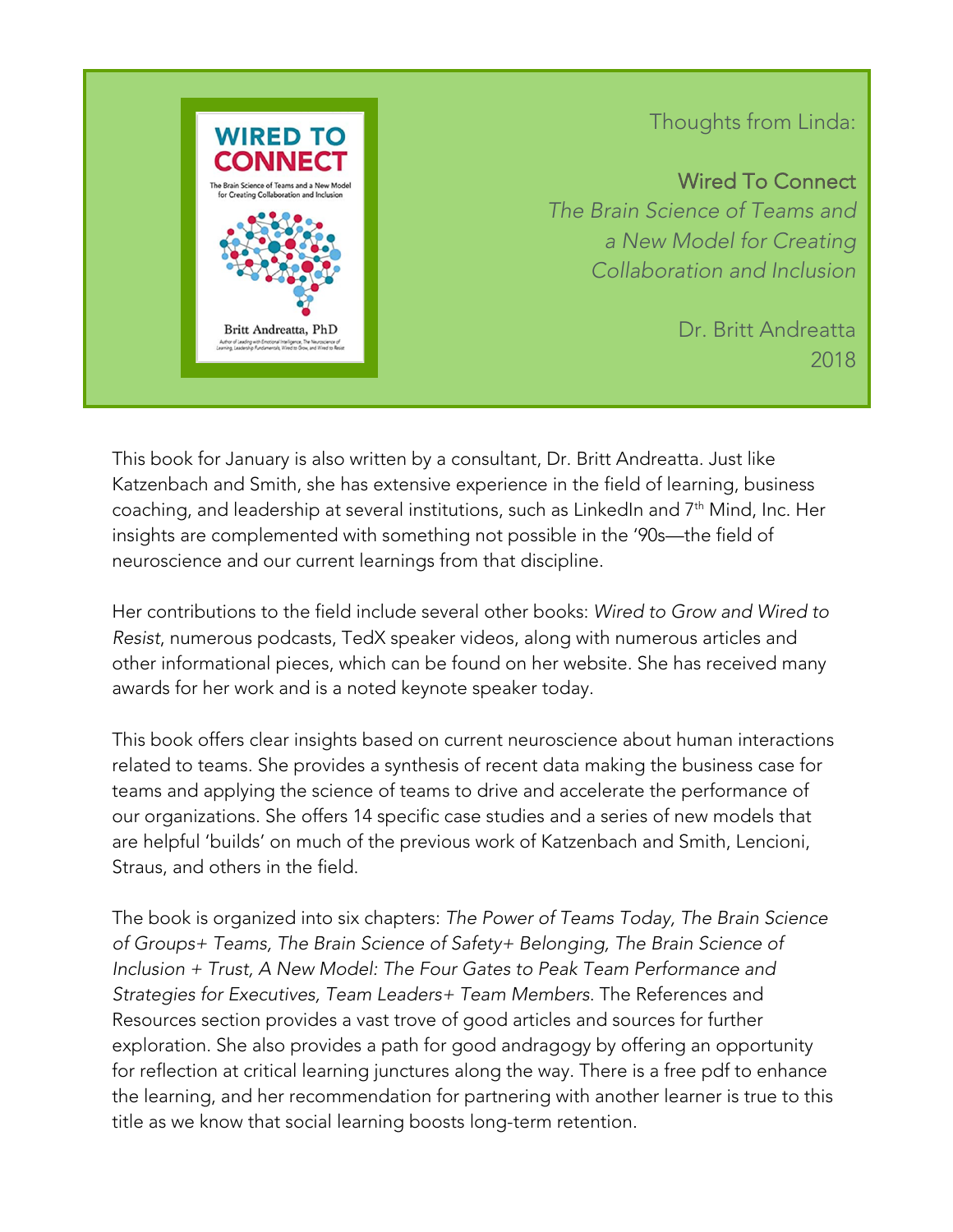Our work at DNA Consulting is in the field of collaboration, leadership, and team coaching, so we love her comment, "Teams are perhaps the single most important entity in today's workplace. When we get them right, we leverage so many powerful aspects of human biology that can propel both individuals and organizations forward. But getting it wrong can cripple an organization's ability to compete or succeed…collaboration is where the real juicy stuff lives. It's also the place of greatest struggle."

She offers several key frameworks that move the conversation and insight into teams forward, including her distinctions among Coordination (a low level of collaboration,) Cooperation (a mid-level), and then Collaboration itself, which she defines as "the mutual engagement of a group of two or more in a co-creative essential to the whole."

Quoting Zane Harris of the NeuroPower Group, she notes that it is possible to accelerate teams to a state of high-performance dramatically: "Teams naturally reach high performance in three to five years. But get this right and you can fast track it to as little as six months. Understanding how the brain works literally accelerates everything." The *this* in this sentence refers to the application of brain science to groups and teams.

There is a lot to take in and learn here. In her chapter on brain science, she relates the latest in medical science about brain waves that are being used to measure how we connect with others. By looking at electrical pulses, light absorption, and the burn of glucose along with brain waves, it is now possible to identify not only which areas of the brain are activated but to observe how neural 'synchrony' actually works.

She shares research from UCLA, Princeton, Yale, Harvard, and numerous other institutions to illustrate how powerful this phenomenon of synchrony is. You will learn how Infralow, Delta, Theta, Alpha, Beta, and Gamma brain waves can be visualized on screens or paper, allowing researchers to overlay several people's signals to analyze similarities and differences. Some of the predictive research and activity has allowed a research group at UCLA to predict, with 80% accuracy, who would become friends in real life based on their neural synchrony.

The relevance is significant for teams. With our brains designed for this neural synchrony, using effective tools to activate the process yields clearer, effective, and connected relationships. When we say about a person-- "she gets it" -- we're referring to some deeper level of mutual understanding that is one of the results of this activation. As Andretta notes, "neural synchrony can…be a driver of team performance, contributing to faster and better communication, comprehension and, ultimately, quality of work." She builds on this promise, including identifying significant barriers in her third section of the book, with suggestions for workarounds and work-throughs.